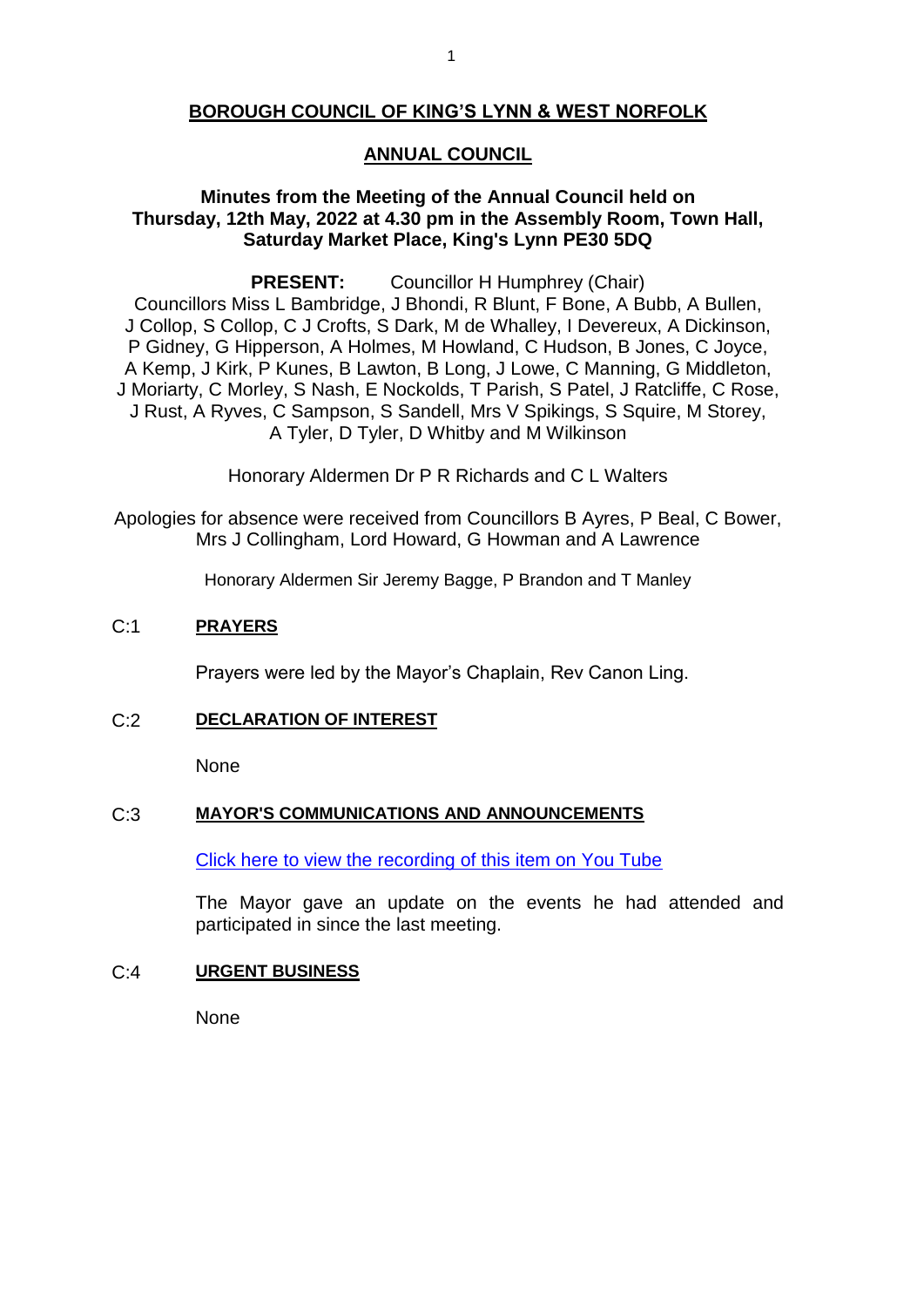#### C:5 **ELECTION OF A COUNCILLOR TO HOLD OFFICE AS MAYOR OF THE BOROUGH OF KING'S LYNN AND WEST NORFOLK AND TO BE CHAIR OF THE COUNCIL FOR THE MUNICIPAL YEAR 2022/2023**

## [Click here to view the recording of this item on You Tube](https://youtu.be/CKVG7DDA4iA?t=318)

Councillor S Dark proposed Councillor Lesley Bambridge for the position of Mayor and Chairman of the Council for the 2022/2023 Municipal year. This was seconded by Councillor Terry Parish

**RESOLVED:** That Councillor Bambridge be appointed as Mayor and Chairman of the Council for 2022/23.

#### C:6 **ELECTION OF A COUNCILLOR TO HOLD OFFICE AS DEPUTY MAYOR OF THE BOROUGH OF KING'S LYNN AND WEST NORFOLK AND TO BE VICE-CHAIR OF THE COUNCIL FOR THE MUNICIPAL YEAR 2022/23**

[Click here to view the recording of this item on You Tube](https://youtu.be/CKVG7DDA4iA?t=732)

Councillor Ben Jones proposed Councillor Margaret Wilkinson as Deputy Mayor and Vice-Chair of the Council for the 2022/23 municipal year. This was seconded by Councillor Graham Middleton.

**RESOLVED:** That Councillor Margaret Wilkinson be appointed Deputy Mayor and Vice-Chair of the Council for the 2022/23 municipal year.

## C:7 **ADMINISTER OATH TO THE MAYOR**

[Click here to view the recording of this item on You Tube](https://youtu.be/CKVG7DDA4iA?t=1452)

Councillor Bambridge took the Chair, read and signed the Declaration of Acceptance of Office and then, in addressing Members, thanked them for her election and informed the Council that her Consorts would be her brother Dennis Bambridge and Councillor Colin Manning.

The Mayor's Chaplain for the year would be the Rev Canon Adrian Ling.

The Mayor also informed the Council that she would continue to appoint Mayor's Cadets and those for this year would be:

| Sea Cadet           | Cadet 1st Class Louis Chappell     |
|---------------------|------------------------------------|
| Army Cadet          | <b>Cdt Yasmine Pereira-Styczen</b> |
| Air Cadet           | Cadet Corporal Jason Cutche        |
| <b>Police Cadet</b> | <b>Cadet Fin Grief</b>             |
| <b>Fire Cadet</b>   | Skye Ironside                      |
|                     |                                    |

Mayors Cadets badges were bestowed on the Cadets.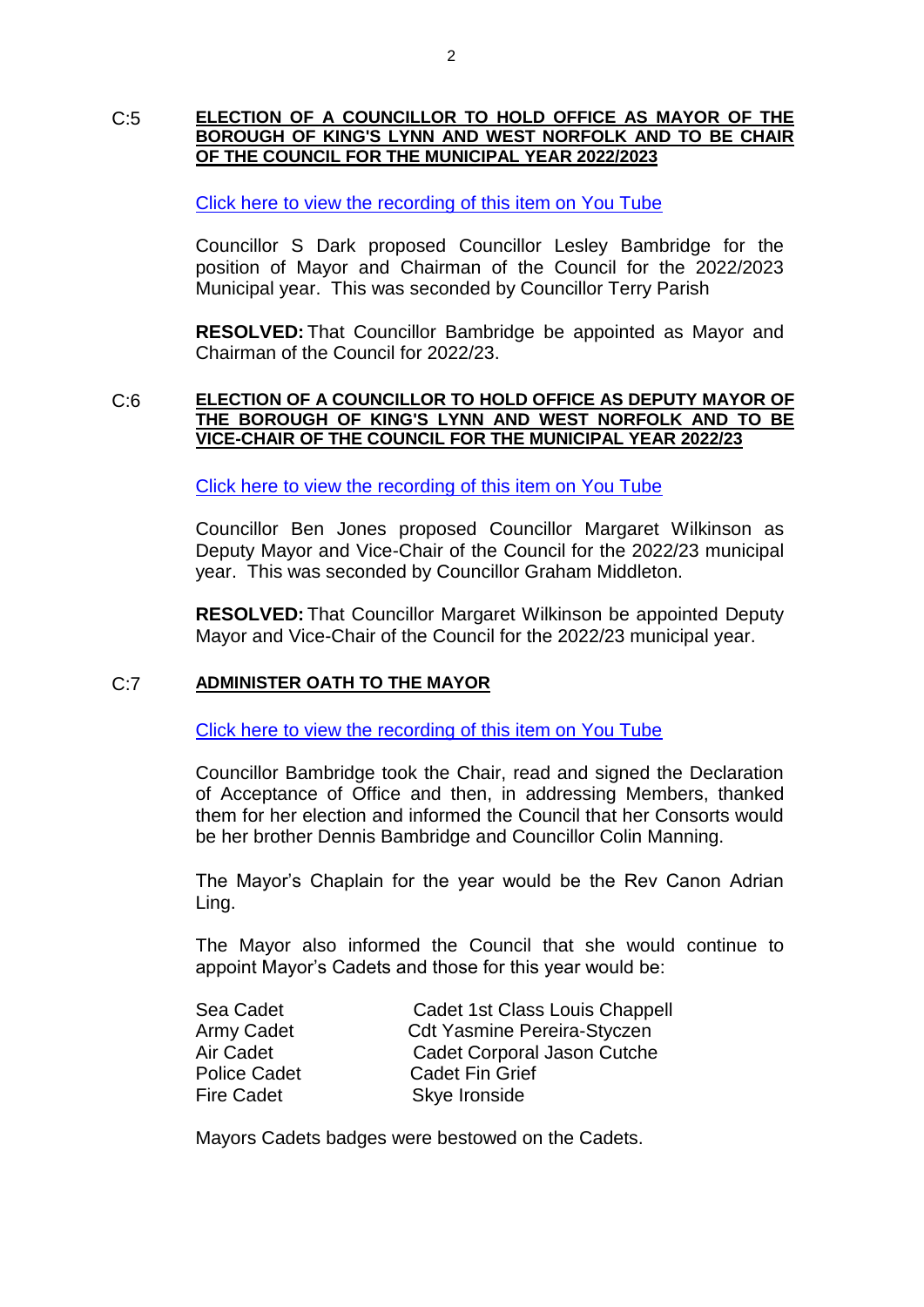The Mayor's Charities for the year would be The Purfleet Trust & The Bridge For Heroes.

## C:8 **ADMINISTER OATH TO THE DEPUTY MAYOR**

[Click here to view the recording of this item on You Tube](https://youtu.be/CKVG7DDA4iA?t=1513)

Councillor Wilkinson read and signed the Declaration of Acceptance of Office and then, in addressing Members, thanked them for her election and informed the Council that Amani Habaibeh and Dawn Leigh would be her Consorts.

## C:9 **VOTE OF THANKS TO THE RETIRING MAYOR AND MAYORESS**

[Click here to view the recording of this item on You Tube](https://youtu.be/CKVG7DDA4iA?t=2295)

Councillor Dark proposed the vote of thanks to the outgoing Mayor and Mayoress Councillor Harry and Mrs Brenda Humphrey. This was seconded by Councillor Parish.

### C:10 **TO MAKE PRESENTATIONS TO THE RETIRING MAYOR AND MAYORESS AND DEPUTY MAYOR AND CONSORT AND RECEIVE RESPONSES**

[Click here to view the recording of this item on You Tube](https://youtu.be/CKVG7DDA4iA?t=2722)

Council was informed that the gifts and flowers for the outgoing Mayor and Mayoress would be passed to them.

## C:11 **TO NOTE THE CHAIR OF CABINET AND CABINET MEMBERS**

[Click here to view the recording of this item on You Tube](https://youtu.be/CKVG7DDA4iA?t=3547)

Leader S Dark Deputy Leader G Middleton R Blunt A Dickinson P Kunes A Lawrence B Long S Sandell

**RESOLVED:** That the Leader of the Council, Councillor Dark and his Cabinet be noted.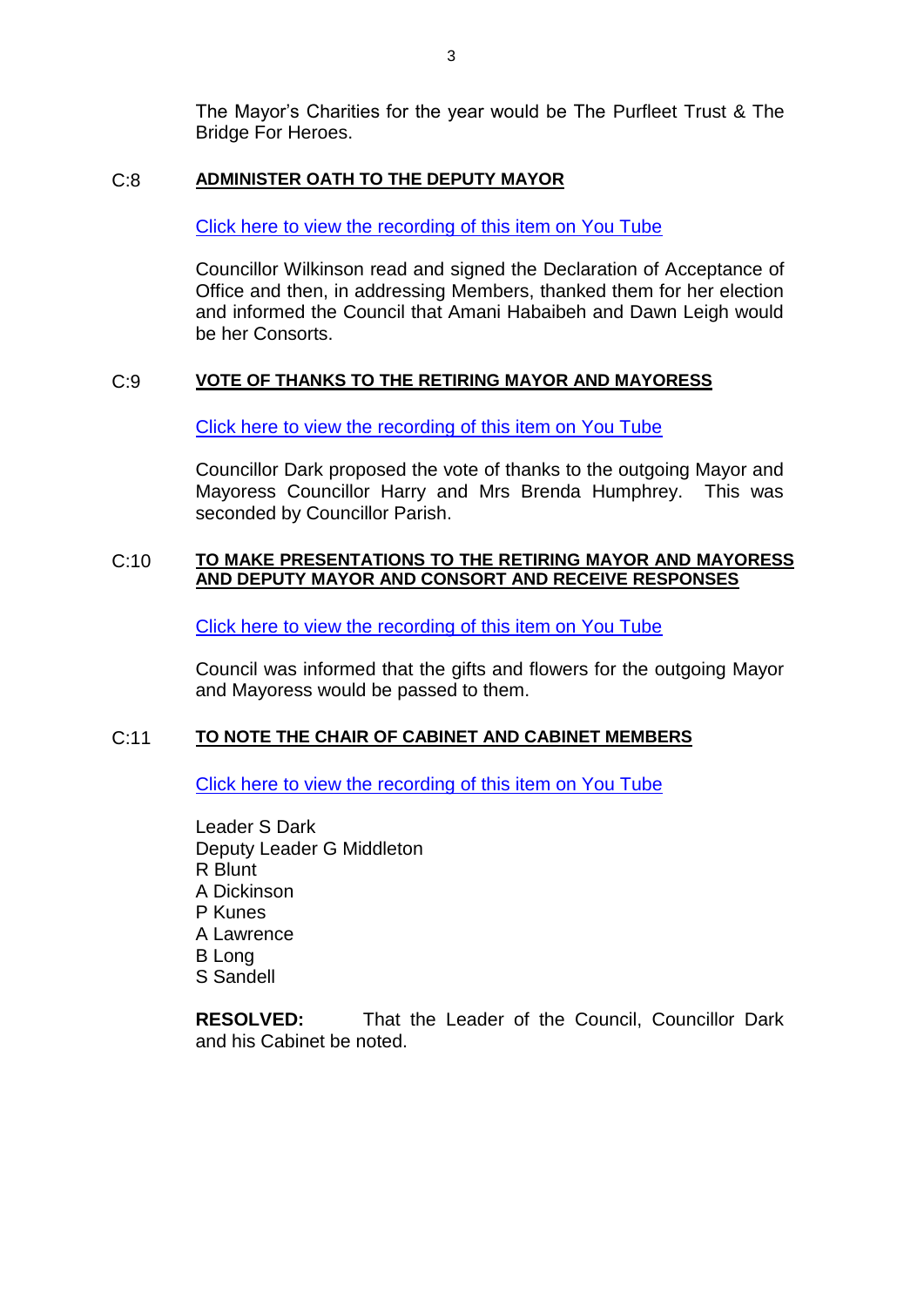## C:12 **PROPORTIONAL ALLOCATION OF SEATS**

[Click here to view the recording of this item on You Tube](https://youtu.be/CKVG7DDA4iA?t=3557)

**RESOLVED:** 1) That the proportional allocation of seats with regard to Council Bodies in the Constitution be agreed in accordance with Section 15 of the Local Government and Housing Act 1989 (as amended by subsequent legislation), and in accordance with Section 16 of that Act.

2) That Members be appointed to the proportional Council Bodies as follows :

### **i) APPOINTMENTS BOARD/INVESTIGATING AND DISCIPLINARY COMMITTEE**

(9 Members – 5 Con, 2 Ind, 2 Lab)

S Dark (C) I Devereux (C) A Dickinson (C) C Joyce (L) C Manning (C) G Middleton (C) S Nash (I) J Rust (I) A Tyler (L)

**ii) AUDIT COMMITTEE**

(9 Members – 5 Con, 3 Ind, 1 Lab)

J Collingham (C) J Collop (L) I Devereux (C) P Gidney (C) C Manning (C) C Morley (I) J Rust (I) T Ryves (I) M Storey (C)

## **iii) STANDARDS COMMITTEE**

(7 Members: 4 Con, 2 Ind, 1 Lab) (2 Parish, 1 Ind person)

B Ayres (C) G Hipperson (C) J Collingham (C) S Collop (L) C Manning (C) S Nash (I) T Parish (I) (Independent Person –A Orchard, & Parish Reps - Non voting)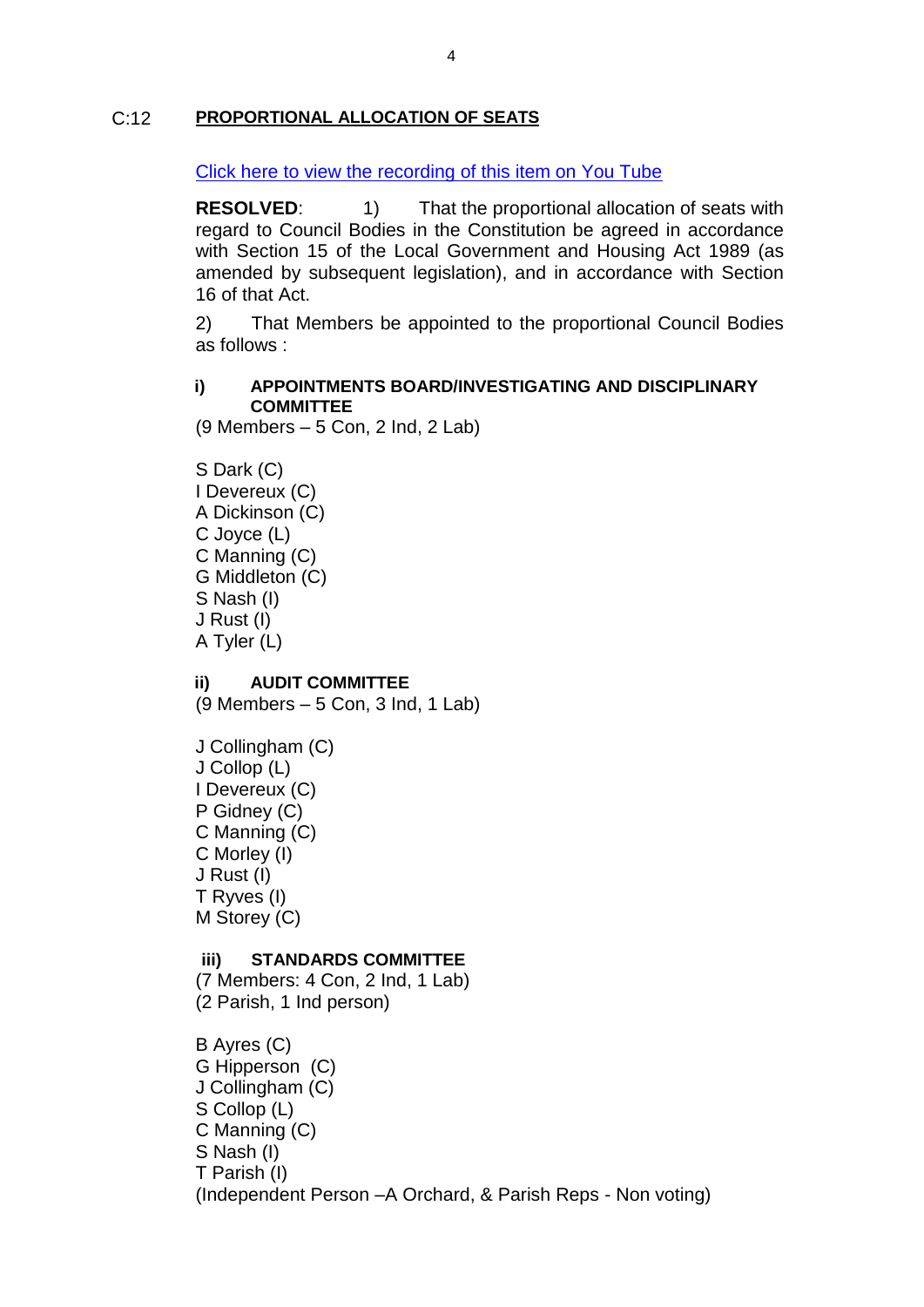#### **iv) LICENSING COMMITTEE**

(15 Members - 8 Con, 5 Ind, 2 Lab)

A Bubb (C) C Crofts (C) A Holmes (I) C Hudson (L) C Manning (C) C Morley (I) S Nash (I) E Nockolds (C) T Parish (I) J Rust (I) C Sampson (C) V Spikings (C) A Tyler (L) D Tyler (C) D Whitby (C)

#### **v) LICENSING AND APPEALS BOARD**

(15 Members - 9 Con, 4 Ind, 2 Lab)

A Bubb (C) J Collop (L) C Crofts (C) A Holmes (I) H Humphrey (C) C Manning (C) C Morley (I) S Nash (I) E Nockolds (C) T Parish (I) C Sampson (C) V Spikings (C) D Tyler (C) D Whitby (C) M Wilkinson (L)

#### **vi) PLANNING COMMITTEE**

(18 members – 10 Con, 5 Ind, 3 Lab)

F Bone (L) C Bower (C) A Bubb (C) C Crofts (C) C Hudson (L) R Lawton (I) C Manning (C)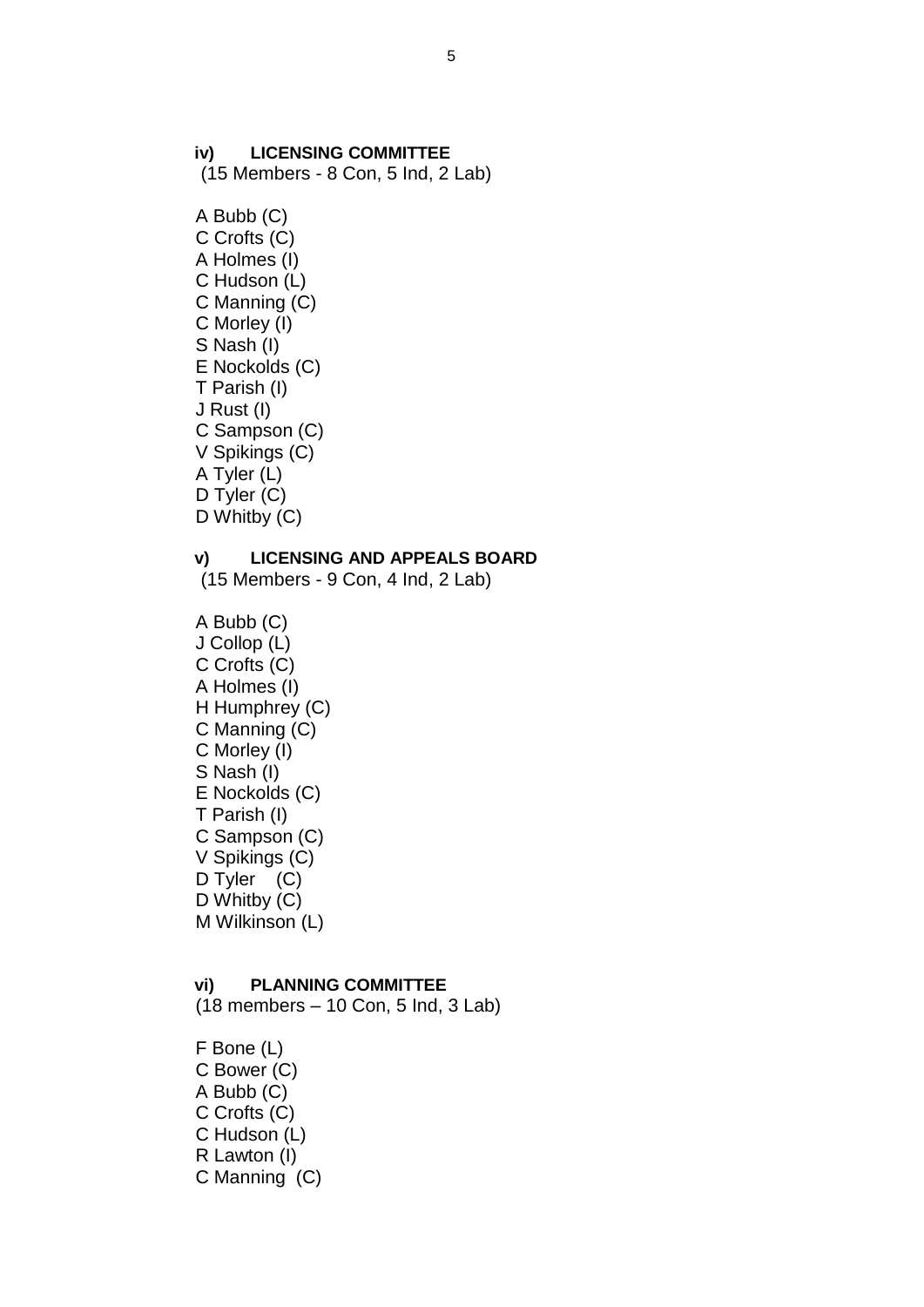E Nockolds (C) T Parish (I) S Patel (C) J Rust (I) S Squire (I) V Spikings (C) M S Storey (C) D Tyler (C) D Whitby (C) (L) Vacancy tbc (I) Vacancy tbc

## **vii) CORPORATE PERFORMANCE PANEL**

(12 Members – 6 Con, 4 Ind, 2 Lab)

B Ayres (C) J Collop (L) C Hudson (L) H Humphrey (C) J Kirk (C) C Manning (C) J Moriarty (I) C Morley (I) S Nash (I) S Patel (C) C Rose (I) D Tyler (C)

#### **viii) ENVIRONMENT AND COMMUNITY PANEL**

(12 Members – 7 Con, 3 Ind, 2 Lab)

C Bower (C) A Bubb (C) A Bullen (I) S Collop (L) I Devereux (C) G Hipperson (C) J Kirk (C) J Lowe (C) C Sampson (C) S Squire (I) M de Whalley (I) M Wilkinson (L)

## **ix) REGENERATION & DEVELOPMENT PANEL**

(12 Members – 7 Con, 3 Ind, 2 Lab)

P Beal (I) F Bone (L) C Bower (C) J Collingham (C) C Crofts (C) P Gidney (C)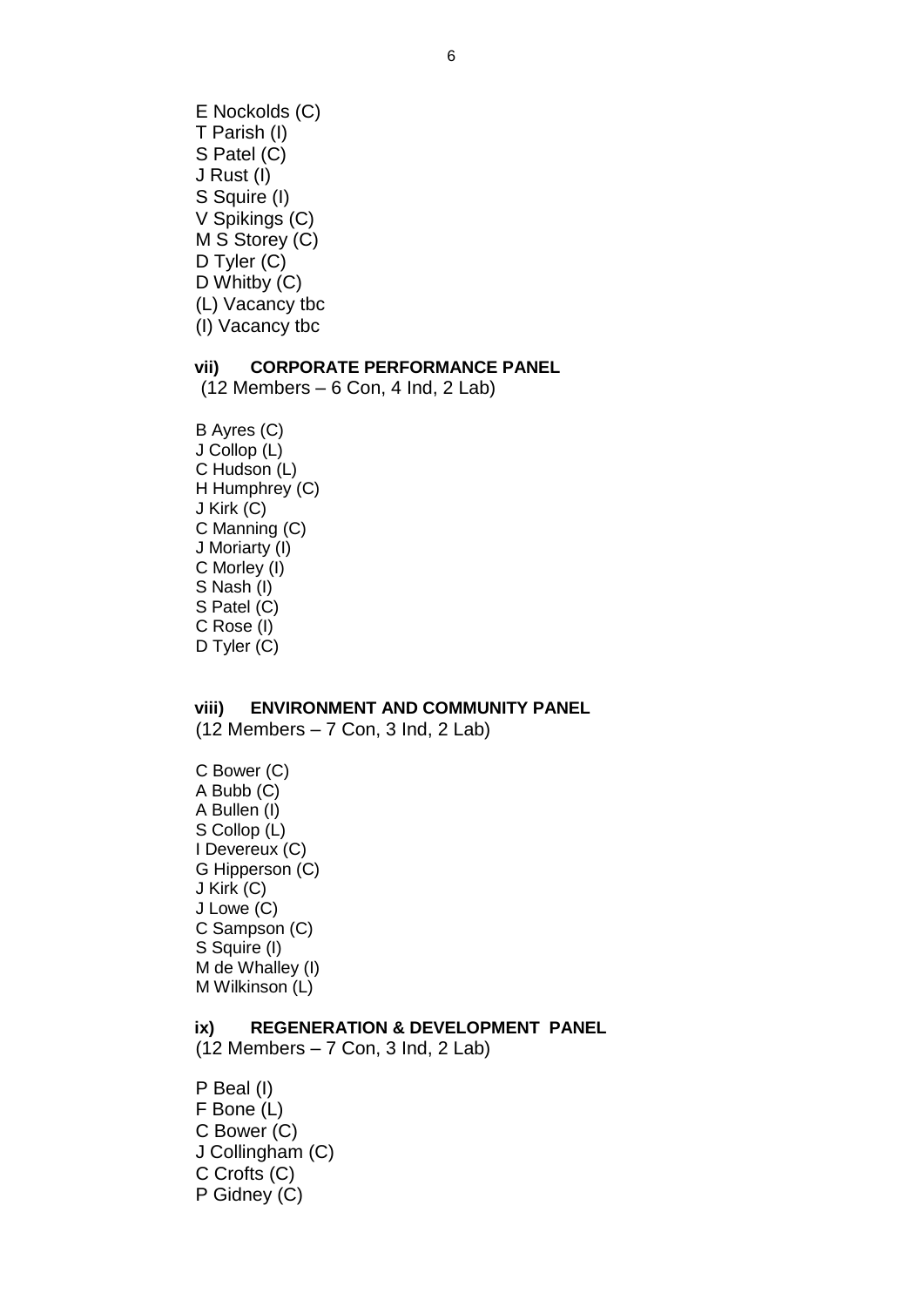H Humphrey (C) B Jones (L) C Manning (C) C Morley (I) M de Whalley (I) D Whitby (C)

# C:13 **APPOINTMENT OF CHAIRS AND VICE CHAIRS**

[Click here to view the recording of this item on You Tube](https://youtu.be/CKVG7DDA4iA?t=3586)

**RESOLVED:** That the Chairs and Vice-Chairs be appointed as below, noting that the Vice Chairs of the Scrutiny and Overview Panels and Audit Committee will be appointed at their first meetings of the Municipal year:

# **i) APPOINTMENTS BOARD /IDC**

Chair – S Dark (C) Vice-Chair – G Middleton (C)

# **ii) PLANNING COMMITTEE**

Chair – V Spikings (C) Vice-Chair – C Bower (C)

## **iii) LICENSING COMMITTEE**

Chair – E Nockolds (C) Vice-Chair – C Crofts (C)

## **iv) LICENSING AND APPEALS BOARD**

Chair – D Tyler  $(C)$ Vice-Chair – D Whitby (C)

## **v) STANDARDS COMMITTEE**

Chair – B Ayres (C) Vice Chair – C Manning (C)

## **vi) CORPORATE PERFORMANCE PANEL**

Chair: J Moriarty (I)

## **vii) ENVIRONMENT AND COMMUNITY PANEL**

Chair: C Sampson (C)